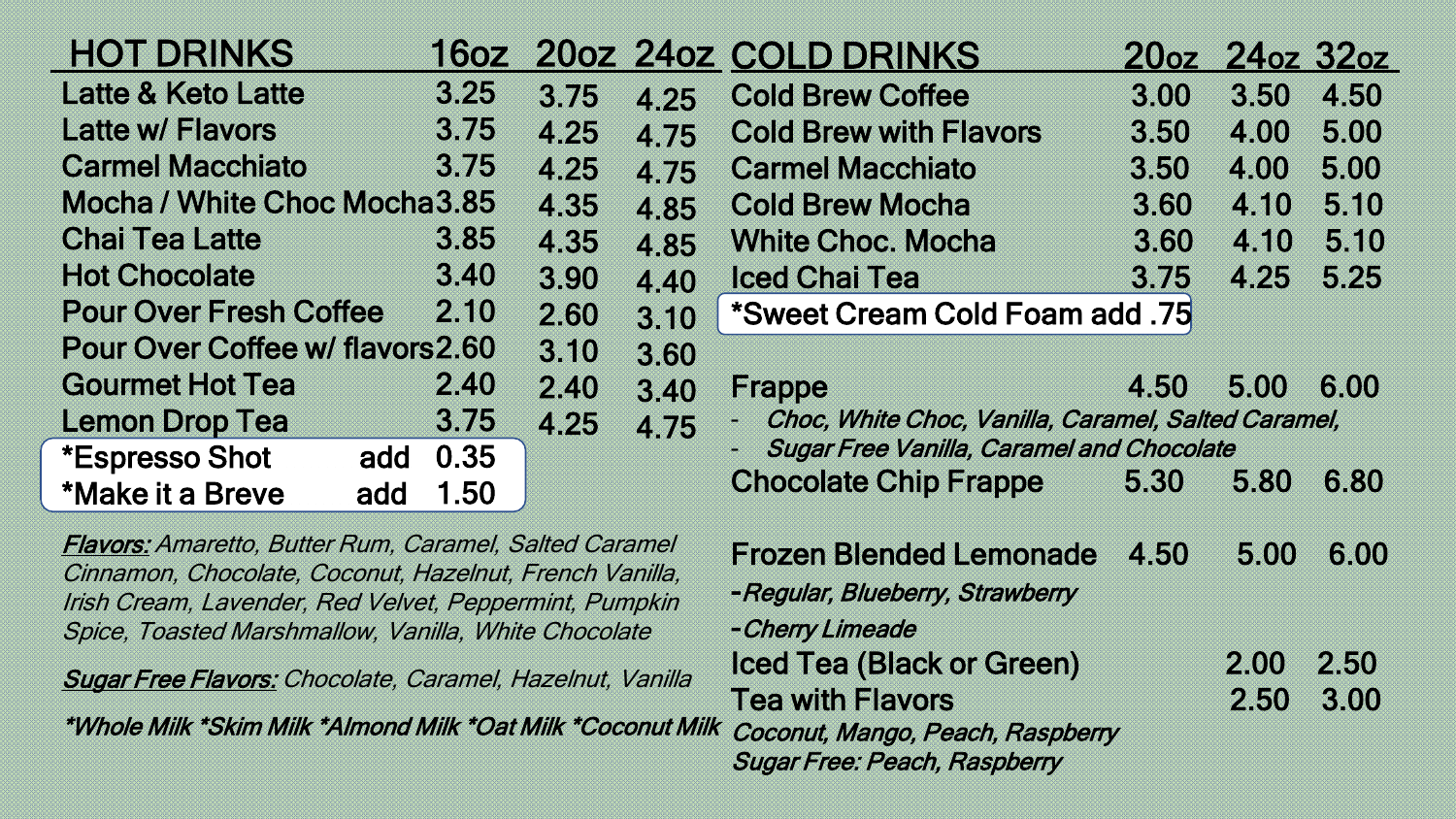| FRIED PIES                                             |      | Each 1/2 Doz     | <b>Dozen</b> |
|--------------------------------------------------------|------|------------------|--------------|
| <b>Sweet 6" Pies</b>                                   | 3.00 | 16.00 30.00      |              |
| -Apple, Apricot, Cherry, Chocolate, Coconut, Lemon,    |      |                  |              |
| Peach, Pineapple                                       |      |                  |              |
| <b>Breakfast 7" Pies</b>                               |      | 4.00 22.00 40.00 |              |
| -Sausage or Bacon with potato, egg and cheese          |      |                  |              |
| Savory Lunch 7" Pies 4.50 23.00 45.00                  |      |                  |              |
| - Cheeseburger, Creamy Chicken, Jalapeno Popper, Taco, |      |                  |              |
|                                                        |      |                  |              |

|  |  |  |  | <b>From Our Bakery</b>                       |  |  |  |  |  |  |  |  |  |  |  |  |  |  |  |  |  |  |  |  |  |  |  | Each 4 Pack 1/2 Doz                |  |  |
|--|--|--|--|----------------------------------------------|--|--|--|--|--|--|--|--|--|--|--|--|--|--|--|--|--|--|--|--|--|--|--|------------------------------------|--|--|
|  |  |  |  | <b>Giant Cookies</b><br><b>Giant Muffins</b> |  |  |  |  |  |  |  |  |  |  |  |  |  |  |  |  |  |  |  |  |  |  |  | 2.00 7.00 10.00<br>2.75 9.00 13.00 |  |  |



|          | <b>Wizard Shaved Ice</b>                       |                          |                                                  |
|----------|------------------------------------------------|--------------------------|--------------------------------------------------|
| 12oz     | 160Z                                           | 20 <sub>oz</sub>         | 32oz                                             |
| \$2.75   | \$3.00                                         | \$3.25                   | \$4.25                                           |
|          |                                                | Flat top \$0.25 discount |                                                  |
|          | Banana, Blueberry, Blue Coconut, Cherry,       |                          |                                                  |
|          | <b>Blue Raspberry, Cinnamon, Cotton Candy,</b> |                          |                                                  |
|          | Green Apple, Mango, Peach, Pickle Juice,       |                          |                                                  |
|          | Pina Coloda, Pink Bubble Gum, Rainbow,         |                          |                                                  |
|          | Root Beer, Strawberry, Tigers Blood,           |                          |                                                  |
|          | <b>Watermelon, Wedding Cake</b>                |                          |                                                  |
|          |                                                |                          | *Cherry Lime w/ Salt & fresh lime additional .75 |
|          | *Ask about Sugar Free Flavors                  |                          |                                                  |
| Toppings |                                                |                          |                                                  |

|  |  |  |                   | <b>Fresh lemon or Lime .75 Cream</b> |  |  |  |                        |  |  |  |  |  |  | - 50 |  |
|--|--|--|-------------------|--------------------------------------|--|--|--|------------------------|--|--|--|--|--|--|------|--|
|  |  |  |                   |                                      |  |  |  |                        |  |  |  |  |  |  |      |  |
|  |  |  |                   |                                      |  |  |  |                        |  |  |  |  |  |  |      |  |
|  |  |  |                   |                                      |  |  |  |                        |  |  |  |  |  |  |      |  |
|  |  |  |                   |                                      |  |  |  |                        |  |  |  |  |  |  |      |  |
|  |  |  |                   |                                      |  |  |  |                        |  |  |  |  |  |  |      |  |
|  |  |  |                   |                                      |  |  |  |                        |  |  |  |  |  |  |      |  |
|  |  |  |                   |                                      |  |  |  |                        |  |  |  |  |  |  |      |  |
|  |  |  |                   |                                      |  |  |  |                        |  |  |  |  |  |  |      |  |
|  |  |  |                   |                                      |  |  |  |                        |  |  |  |  |  |  |      |  |
|  |  |  |                   |                                      |  |  |  | .25 Chamoy & Tajin .50 |  |  |  |  |  |  |      |  |
|  |  |  | <b>Sour Spray</b> |                                      |  |  |  |                        |  |  |  |  |  |  |      |  |
|  |  |  |                   |                                      |  |  |  |                        |  |  |  |  |  |  |      |  |
|  |  |  |                   |                                      |  |  |  |                        |  |  |  |  |  |  |      |  |
|  |  |  |                   |                                      |  |  |  |                        |  |  |  |  |  |  |      |  |
|  |  |  |                   |                                      |  |  |  |                        |  |  |  |  |  |  |      |  |
|  |  |  |                   |                                      |  |  |  |                        |  |  |  |  |  |  |      |  |
|  |  |  |                   |                                      |  |  |  |                        |  |  |  |  |  |  |      |  |
|  |  |  |                   |                                      |  |  |  |                        |  |  |  |  |  |  |      |  |
|  |  |  |                   |                                      |  |  |  |                        |  |  |  |  |  |  |      |  |
|  |  |  |                   |                                      |  |  |  |                        |  |  |  |  |  |  |      |  |
|  |  |  |                   |                                      |  |  |  |                        |  |  |  |  |  |  |      |  |
|  |  |  |                   |                                      |  |  |  |                        |  |  |  |  |  |  |      |  |
|  |  |  |                   |                                      |  |  |  |                        |  |  |  |  |  |  |      |  |
|  |  |  |                   |                                      |  |  |  |                        |  |  |  |  |  |  |      |  |
|  |  |  |                   |                                      |  |  |  |                        |  |  |  |  |  |  |      |  |
|  |  |  |                   |                                      |  |  |  |                        |  |  |  |  |  |  |      |  |

Kids Menu

Frappe \$2.50 Frozen Lemonade \$2.50 Hot Chocolate \$1.50 \*Boba Smoothie \$2.50 \*Choking Hazard